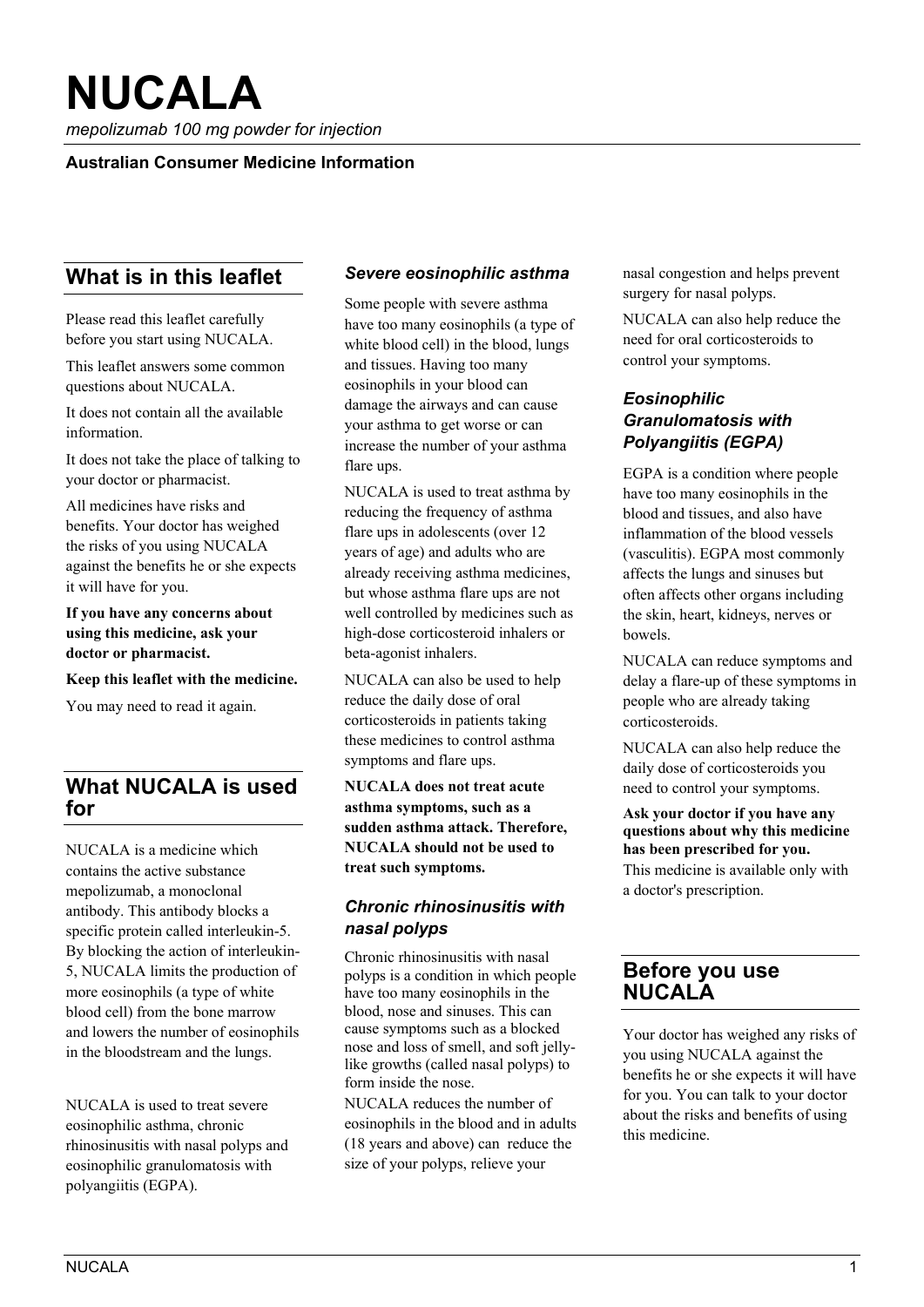# *When you must not use it*

#### **Do not use NUCALA if:**

 you are allergic to mepolizumab or any of the other ingredients of this medicine (listed at the end of this leaflet).

Allergic or allergic-like events often occur within minutes to hours after the medicine is administered, but in some instances symptoms can have a delayed onset of up to several days.

Some of the symptoms of an allergic reaction may include:

- $\bullet$  chest tightness, cough, wheezing or difficulty breathing
- drop in blood pressure (fainting, dizziness, feeling lightheaded)
- swelling of the face, lips, tongue or other parts of the body
- rash, itching, hives or redness on the skin
- stomach pain or discomfort
- vomiting.

**If you think any of these apply to you, do not use NUCALA until you have checked with your doctor.**

#### **If you are pregnant or if you think you may be pregnant do not use NUCALA without asking your doctor.**

Your doctor will consider the benefit to you and the risk to you or your baby of using NUCALA while you are pregnant.

#### **If you plan to become pregnant, tell your doctor before starting treatment with NUCALA.**

Your doctor will discuss with you the benefits and potential risks of being given this medicine during pregnancy.

#### **If you are breast-feeding, check with your doctor before you take NUCALA.**

It is not known whether the ingredients of NUCALA can pass into breast milk. Your doctor can discuss with you the risks and benefits involved.

For severe eosinophilic asthma, NUCALA is not recommended for children aged under 12 years or in adolescents who weigh less than 45 kg, as the safety and effectiveness are not known in this population.

For Nasal Polyps and EGPA, NUCALA may be used in adults(18 years and above) only. NUCALA has not been tested in children with Nasal Polyps or EGPA.

#### **Do not take this medicine after the expiry date printed on the pack or if the packaging is torn or shows signs of tampering.**

If it has expired or is damaged, return it to your pharmacist for disposal.

**If you are not sure whether you should start using this medicine, talk to your doctor.** 

#### *Before you start to use it*

Your doctor should give you a Personal Action Plan to help manage your asthma. This plan will include what medicines to take regularly to control your asthma, as well as what "reliever" medicines to use when you have sudden attacks of breathlessness or wheezing.

#### **Ask your doctor or pharmacist if you have any questions about your Action Plan.**

**Talk to your doctor before you use NUCALA if:**

- you have had an allergic reaction before
- you have an existing infection or live in a region where infections caused by parasites are common or if you are travelling to such a region as NUCALA may weaken your resistance to such infections. Parasitic infections should be treated prior to starting treatment with NUCALA.

You may need extra check-ups while you are being treated with NUCALA.

**NUCALA does not treat acute asthma symptoms, such as a sudden asthma flare up. Therefore, NUCALA should not be used to treat such symptoms.** 

Asthma-related side effects or flare ups may occur during treatment with NUCALA.

**If your asthma symptoms get worse while receiving injections of NUCALA speak to your doctor.** 

#### *Taking other medicines*

**Tell your doctor or pharmacist if you are taking any other medicines, including any that you get without a prescription from your pharmacy, supermarket or health food shop. This should include all of the medicines that you are using for your asthma.**

**Do not suddenly stop taking your corticosteroids once you have started NUCALA.** 

Corticosteroids must be stopped gradually, under the supervision of your doctor.

# **How to use NUCALA**

**NUCALA is given to you by a healthcare professional, doctor, nurse or pharmacist as an injection just under the skin (subcutaneously).** 

#### *How much to use*

#### **Severe eosinophilic asthma:**

The recommended dose is 100 mg. You will be given 1 injection, once every four weeks.

#### **Nasal Polyps:**

Adults aged 18 years and over:

The recommended dose is 100 mg. You will be given 1 injection, once every four weeks.

#### **EGPA:**

Adults aged 18 years and over:

The recommended dose is 300 mg. You will be given 3 injections once every four weeks.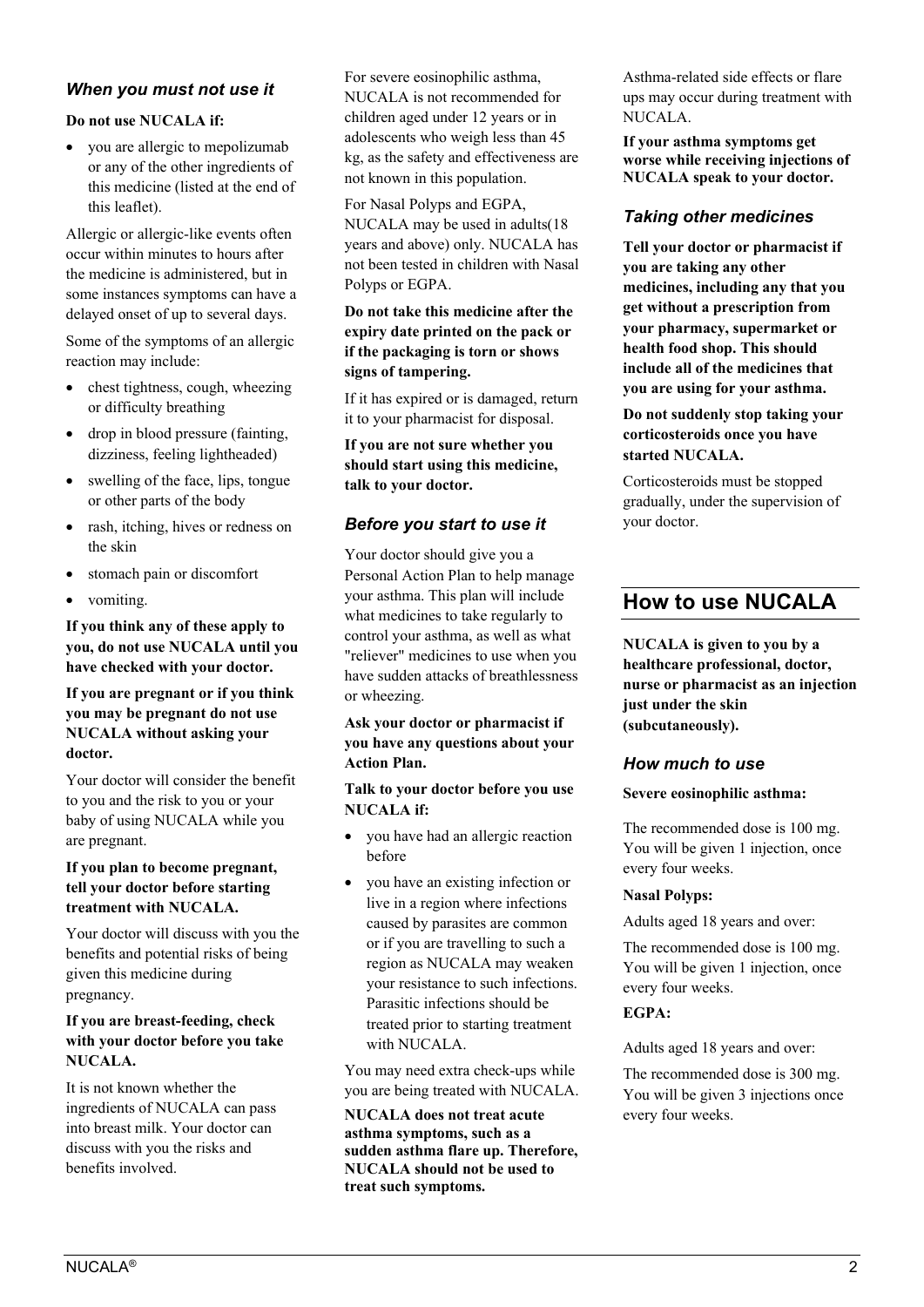# *If you forget to take it*

**If a dose of NUCALA is missed contact your doctor or hospital as soon as possible to re-schedule your appointment.**

**If you are not sure what to do, ask your doctor or pharmacist.**

**If you have trouble remembering to take your medicine, ask your pharmacist for some hints.**

#### *If you take too much (overdose)*

**In Australia, immediately telephone your doctor or the Poisons Information Centre (telephone 13 11 26) for advice, if you think that you or anyone else may have taken too much NUCALA. Do this even if there are no signs of discomfort or poisoning.**

# **While you are using NUCALA**

# *Things you must do*

**If you have an Action Plan for your asthma that you have agreed with your doctor, follow it closely at all times.**

**If you are about to be started on any new medicine, remind your doctor and pharmacist that you are using NUCALA.** 

**Tell any other doctors, dentists, and pharmacists who treat you that you are using this medicine.** 

**If you are going to have surgery, tell the surgeon or anaesthetist that you are using this medicine.** 

**Keep all of your doctor's appointments so that your progress can be checked.** 

# *Things you must not do*

**Do not stop receiving injections of NUCALA unless your doctor tells you to. Interrupting or stopping** 

**the treatment with NUCALA may cause your asthma symptoms and flare ups to come back or occur more frequently.** 

**If you have any further questions on the use of this medicine, ask your doctor, pharmacist or nurse.** 

#### *Things to be careful of*

This medicine is not expected to affect your ability to drive a car or operate machinery. However, it is prudent to be careful with driving or operating machinery until you know how NUCALA affects you.

# **Side effects**

Like all medicines, NUCALA can cause side effects, although not everybody gets them. The side effects caused by NUCALA are usually mild to moderate but can occasionally be serious.

**Do not be alarmed by the following list of side effects. You may not experience any of them.**

**Ask your doctor or pharmacist to answer any questions you may have.**

# *Very common side effects*

This may affect more than 1 in 10 people:

headache

#### *Common side effects*

These may affect up to 1 in 10 people:

- injection-site reaction (pain, redness, swelling, itching, and burning sensation of the skin near where the injection was given)
- eczema (itchy red patches on the skin)
- back pain
- fatigue (tiredness)
- pharyngitis (sore throat)
- lower respiratory tract infection (congestion, cough, discomfort)
- nasal congestion (stuffy nose)
- upper abdominal pain (stomach pain or discomfort in the upper area of the stomach)
- urinary tract infection (blood in urine, painful and frequent urination, fever, pain in lower back)
- fever (high temperature).
- Some side effects may occur more frequently in people with EGPA, including headache, injection site reactions, diarrhoea and vomiting.

**Tell your doctor or pharmacist if you experience any of the side effects listed, particularly if they become severe or troublesome, or if you notice any side effects not listed in this leaflet.** 

**If you think you are having an allergic reaction to NUCALA, stop using this medicine and tell your doctor or a nurse immediately or go to the Emergency Department at your nearest hospital.** 

Symptoms of an allergic reaction usually include some or all of the following:

- chest tightness, cough, wheezing or difficulty breathing
- drop in blood pressure (fainting, dizziness, feeling lightheaded)
- swelling of the face, lips, tongue or other parts of the body
- rash, itching, hives, or redness on the skin
- stomach pain or discomfort
- vomiting

#### **If you get any side effects, talk to your doctor, pharmacist or nurse.**

Other side effects not listed above may occur in some people.

# **Storage**

**Do not use NUCALA after the expiry date shown on the pack.**